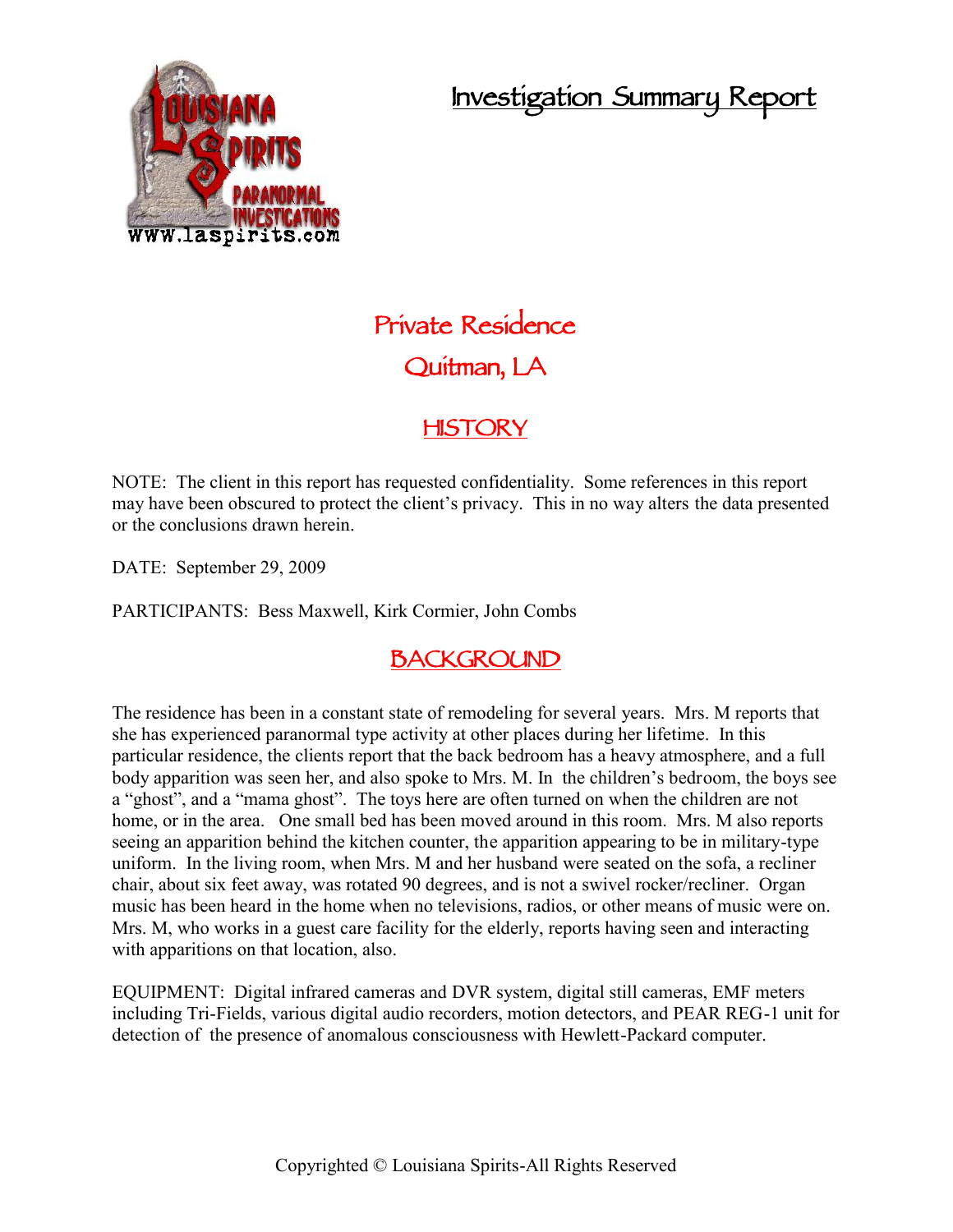### **INVESTIGATION**

EMF readings were normal during the investigation. At the times and places checked, no anomalous hot/cold spots were detected. No evidence was gathered with video or still photography.

Spontaneous Events: M, E, and investigators Bess Maxwell and Kirk Cormier were in the children's bedroom. The lights were out and the door was closed. A small light was observed, floating, but moving in a straight path. It would always appear behind, but close to, Kirk Cormier. The light was dim, but readily visible, lasting several seconds before fading. Cars passed outside during this time, and this light was not consistent w/ the observed phenomena. No other source could be found for a natural cause. The timer and data on audio recording revealed the following:

1st sighting: 10:03 PM, seen directly by M, and seen by Kirk Cormier as a reflection in his glasses. 2nd sighting: 10:32 PM, seen by M twice in quick succession. 3rd sighting: 10:33 PM, seen by all 4 persons 4th sighting: 10:44 PM, seen by M 5th sighting: 10:57 PM, seen by all except Kirk Cormier, as it appeared behind him.

The clients do not recall ever having seen this type light before. No natural source has been found, and no speculation as to its cause has been made, normal or paranormal.

Electronic Voice Phenomenon: Two anomalous voice recordings were gathered during the investigation.

1. In the children's bedroom, the two clients, Bess Maxwell, and Kirk Cormier, were present. Investigator Bess Maxwell says "James was the only one left". An anomalous voice comments, not otherwise heard except on the recording. The voice seems to say either "stand up", or "stand off". The fact that an anomalous voice was recorded is evident, even though the exact comment is not clear and is open to interpretation.

2. The two clients were present with Bess Maxwell and Kirk Cormier in the master bedroom. A voice, not otherwise heard, was recorded when the client says "He was trying to get to…". Again, the context is unclear, although it is apparent it is a voice.

Consciousness Detection, by Quantum Tunneling Method on Hewlett-Packard Computer:

In various locations and times during the investigation, a series of twenty-five tests were conducted for the presence of an anomalous consciousness, using statistical analysis of data gathered, using a REG-1 unit, software developed by Princeton University, and Hewlett-Packard computer. Reporting standard is excess of 95% for statistical evidence a non-chance event. Out of the 25 tests run, 5 were significant, and all above reporting standard. By chance, 1 graph could be expected, by chance alone, and 5 were obtained.

|               | Mean               |                     | Peak |                        |  |
|---------------|--------------------|---------------------|------|------------------------|--|
| Master Bath 1 |                    | 2.013 $p < .022057$ |      | 3.155 $p < .000802$    |  |
| Dining Room 1 | 1.923 $p < .02724$ |                     |      | 2.373 $p \le 0.008822$ |  |

Copyrighted © Louisiana Spirits-All Rights Reserved